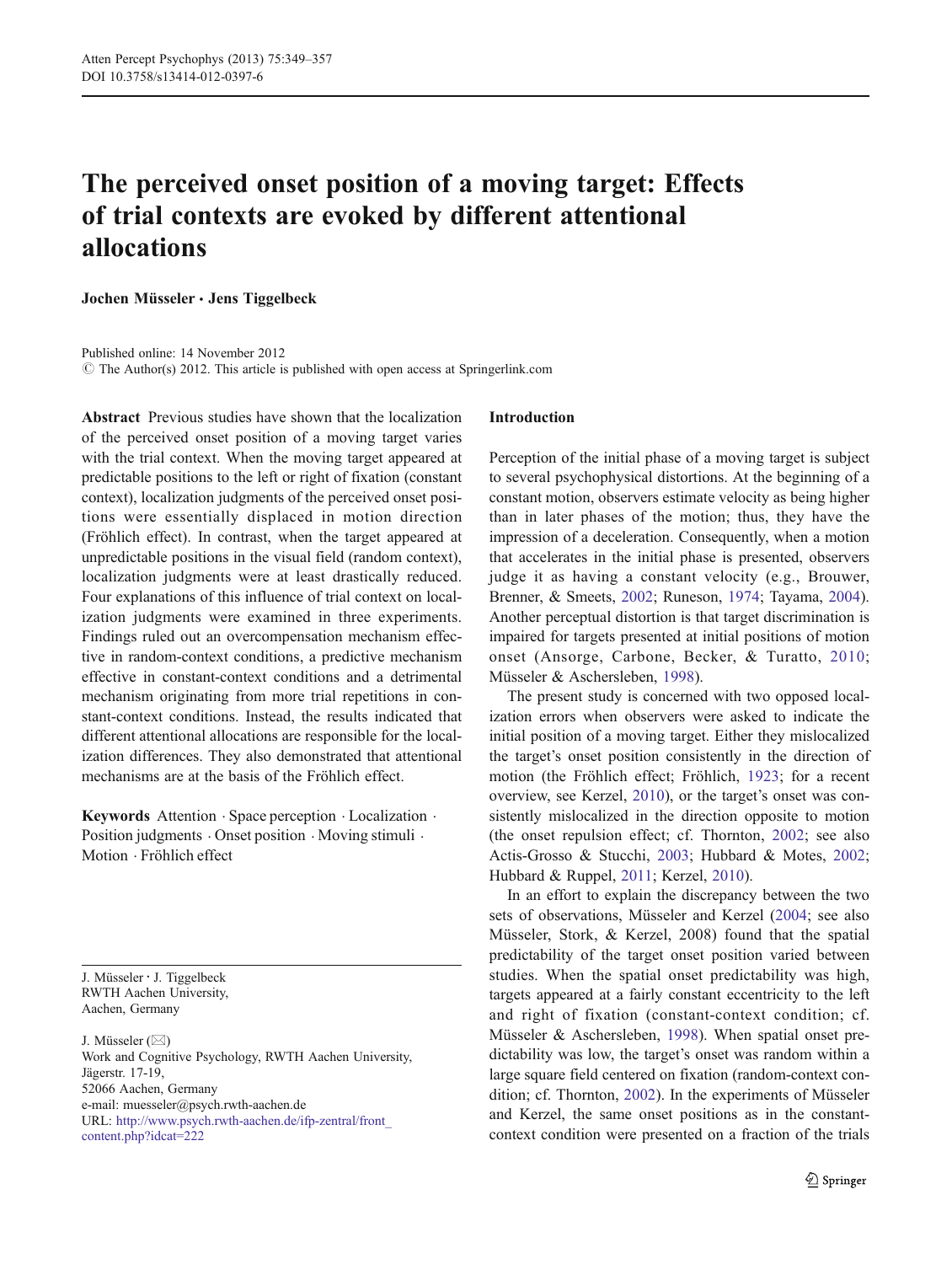in the random-context condition (one sixth of the trials). Only these trials in the random-context condition were compared with the trials in the constant-context condition. The result was that onset mislocalizations were in the direction of motion in the constant-context condition (i.e., the Fröhlich effect) and, by trend, were opposite the true onset position in the random-context condition (i.e., the onset repulsion effect). The fact that Müsseler and Kerzel did not observe a statistically reliable onset repulsion effect might originate from the still above-chance level of left or right presentations in the random-context condition. In any case, what the experiments of Müsseler and Kerzel revealed was that localization of the adjusted onset position varied strongly with trial context (Fig. 1). Perceived starting positions were in the direction of motion in constant-context conditions and (at least) essentially reduced in randomcontext conditions. The mechanism underlying this difference between context conditions was explained mainly post hoc and was not addressed experimentally.

In the present study, four assumptions were tested addressing the different localizations in the constantcontext and random-context conditions. First, we examined an overcompensation mechanism, which has been suggested by several authors to account for the difference between the Fröhlich and onset repulsion effects (cf. Actis-Grosso & Stucchi, [2003](#page-7-0); Kerzel & Gegenfurtner, [2004;](#page-8-0) Müsseler & Kerzel, [2004;](#page-8-0) Thornton, [2002\)](#page-8-0). The assumption is that when positional uncertainty is high, as is the case in the randomcontext condition, observers may notice a target relatively late and, with every new trial, become aware of a possible localization error. To avoid this error, they may overcompensate for their judgment and point to positions opposite to motion.

An experiment by Müsseler and Kerzel ([2004,](#page-8-0) Experiment 4) cast first doubts on the overcompensation assumption. The authors examined how observers' localization responses changed within an experiment. With regard to the overcompensation mechanism, a reduction or even



#### Perceived Onset Position with

Fig. 1 Stimulus presentation and stimulus perception in the experiments (cf. also Müsseler & Kerzel, [2004\)](#page-8-0). A moving target appeared to the left or to the right of fixation. Perceived starting positions were in the direction of motion in constant-context conditions and (at least) essentially reduced in random-context conditions

reversion of the localization error should develop during the experiment in the random-context condition. Only when observers become aware of the possible localization error should they compensate for it. However, the findings showed an adaptation in the constant-context condition: At the beginning of the experiment, the localization error was small and did not differ between context conditions, but the localization error increased with the constant-context condition after only 22 trials, while the localization error in the random-context condition remained quite stable throughout the experiment. Obviously, there was some kind of adaptation only on constant-context trials.

Nevertheless, the overcompensation account should be put to another test. With regard to the overcompensation mechanism, the difference between context conditions is assumed not to be a perceptual one but to result from the tendency in the adjustment phase to correct for the possible spatial error. Consequently, an overcompensation mechanism should mainly affect a localization task, but not a discrimination task. This was examined in Experiment [1.](#page-2-0)

Second, the present study examined whether the essential mislocalization in the constant-context condition originated from motion-based predictions. The mechanism we assumed bore reference to that in eye movement studies, which have revealed that saccades tend to overshoot the onset position when the observer experiences only directed movements at that position (Müsseler, Brinkmeier, & Stork, [2004](#page-8-0); see also Krauzlis & Adler, [2001\)](#page-8-0). The interesting question to examine was whether such predictive remapping develops only in the saccadic system or also in perception (cf., e.g., Krauzlis & Nummela, [2011](#page-8-0); Nijhawan, [2008](#page-8-0)). Although stimuli were moving in both conditions, the constant-context condition might be predisposed to evoke more motion-based predictions than the random-context condition, since the known onset positions allow, for instance, direction of attention to future stimulus positions (Krauzlis & Nummela, [2011](#page-8-0)). To examine the role of a target's motion in the estimation of future positions, in Experiment [2](#page-3-0), we compared a condition in which only moving stimuli were presented to the left or right of fixation with a condition in which trials with moving stimuli were interspersed within the majority of trials with static stimuli. Our prediction was that the first condition would evoke pronounced mislocalizations, while the second condition would not (or would evoke less pronounced mislocalizations, at least).

Third, the study addressed possible sequence effects between trials. In the constant-context condition, trial repetitions (i.e., trials with onset positions in the same field of vision—i.e., at either left or right locations) are much more frequent than in the random-context condition. It may be that position judgments are affected by repetitions between trials—for instance, by inhibiting the last onset area. An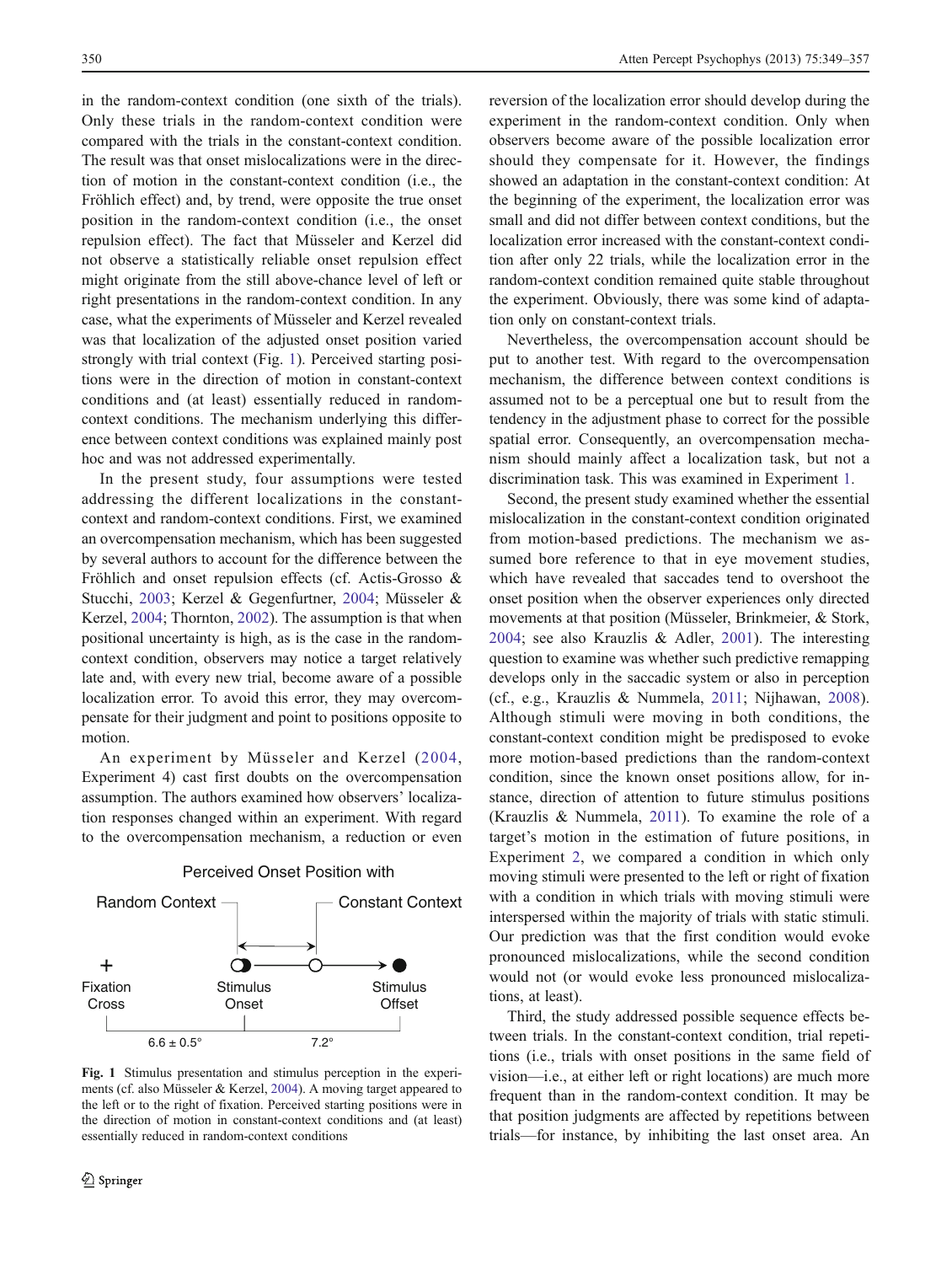<span id="page-2-0"></span>easy way to examine this explanation is to analyze  $n$  trials as repetitions or nonrepetitions of n−1 trials. The data of Experiments [2](#page-3-0) and [3](#page-5-0) served to conduct this analysis.

Fourth, the study examined whether attentional mechanisms produced the observed difference between constantcontext and random-context conditions. When stimuli always appeared at predictable left or right positions, as was the case in the constant-context condition, observers probably directed their attention to both positions in advance (parallel allocation of visual attention to, at least, two positions; cf. Awh & Pashler, [2000](#page-7-0); Cave, Bush, & Taylor, [2010](#page-7-0); Franconeri, Alvarez, & Enns, [2007](#page-7-0); but see also Jans, Peters, & De Weerd, [2010\)](#page-8-0). The spatial uncertainty of onset positions in the random-context condition did not allow a comparable allocation of attention. This suggests that attentional mechanisms are responsible for the difference between the conditions.

However, several studies have shown that directed attention usually improves spatial localization judgments (e.g., Bocianski, Müsseler, & Erlhagen, [2008,](#page-7-0) [2010;](#page-7-0) Tsal & Bareket, [1999](#page-8-0), [2005](#page-8-0); Tsal, Meiran, & Lamy, [1995](#page-8-0); Yeshurun & Carrasco, [1999](#page-8-0)). Thus, from an attentional point oft view, the present disadvantage of the constantcontext condition is counterintuitive. Note, however, that so far, the influence of attention on localization performance has been studied mainly with stationary targets, but the stimuli were moving in the localization studies relevant here. What can make the difference is that—in order to follow the target—moving stimuli might require a spatial disengagement from the previously attended positions. Since attended positions are likely only in the constantcontext condition, this could have impaired position judgments. Experiment [3](#page-5-0) examined, with a cuing paradigm, whether and to what extent attentional mechanisms modify localization judgments in the constant-context and randomcontext conditions.

#### Experiment 1

The overcompensation account claims that in the randomcontext condition, observers notice a stimulus relatively late and that they become aware of the possible localization error. They overcompensate for it by pointing to positions opposite to motion (cf. Actis-Grosso & Stucchi, [2003](#page-7-0); Kerzel & Gegenfurtner, [2004](#page-8-0); Müsseler & Kerzel, [2004](#page-8-0); Thornton, [2002](#page-8-0)). If this is correct, the better performance of the random-context condition should pertain only to a localization task, while a discrimination task, for instance, should remain unaffected.

In the present experiment, moving stimuli either started out as squares and changed to circles at five different positions on the motion trajectory or appeared as circles and did

not change. Observers' task was to discriminate whether or not they perceived a square during the motion of the target stimulus.

The overcompensation account would expect equal or worse discrimination performance in the random-context condition than in the constant-context condition. This result would point out a response bias, which compensates for a possible localization error in the adjustment phase (Müsseler & Kerzel, [2004](#page-8-0); Müsseler et al., [2008\)](#page-8-0). The contrary finding (i.e., the random-context condition shows better discrimination performance) cannot be explained by an overcompensation mechanism and would indicate a perceptual origin of the difference between context conditions.

#### Method

#### Apparatus and stimuli

The experiments were run on a Macintosh computer with a 22-in. color CRT monitor (Iiyama Vision Master Pro 513, 100-Hz refresh rate,  $1,024 \times 768$  pixels). Participants sat in a dimly lit room with their head placed on a chinrest 500 mm in front of the monitor and the line of gaze straight ahead. Stimulus presentation was controlled by the MATLAB Software Package using the Psychophysics (Brainard, [1997](#page-7-0); Pelli, [1997](#page-8-0)) and Eyelink Toolbox extensions (Cornelissen, Peters, & Palmer, [2002\)](#page-7-0).

The stimuli were presented on a light gray background of about 20.1 cd/m<sup>2</sup>. A black disk or a square of  $0.7^{\circ}$  visual angle with a luminance of 1.1  $\text{cd/m}^2$  was used as a moving stimulus. The stimuli moved at a velocity of 26.7 °/s for 270 ms, yielding a trajectory length of 7.2°.

Two context conditions were compared. In the constantcontext condition, the stimuli appeared always at  $6.6^{\circ} \pm 0.5^{\circ}$ to the left or to the right of the fixation cross and moved away from the fovea. In the random-context condition, the same applied for one third of the trials. For the other two thirds, the onset positions varied randomly within a square of  $30.8^{\circ} \times 30.8^{\circ}$  centered on the fixation cross. As in the constant-context condition, motion was always horizontal and foveofugal.

# Procedure

A central fixation cross was visible throughout the experiment. Each trial started with an auditory warning signal. After a delay of 500 ms, the target stimulus appeared to the left or to the right of the fixation cross and moved horizontally outward toward the edge of the screen. The instruction stressed holding fixation while the target was moving. Observers' task was to indicate with a keypress whether or not they perceived a square during stimulus presentation. On two thirds of the trials, stimuli started out as squares and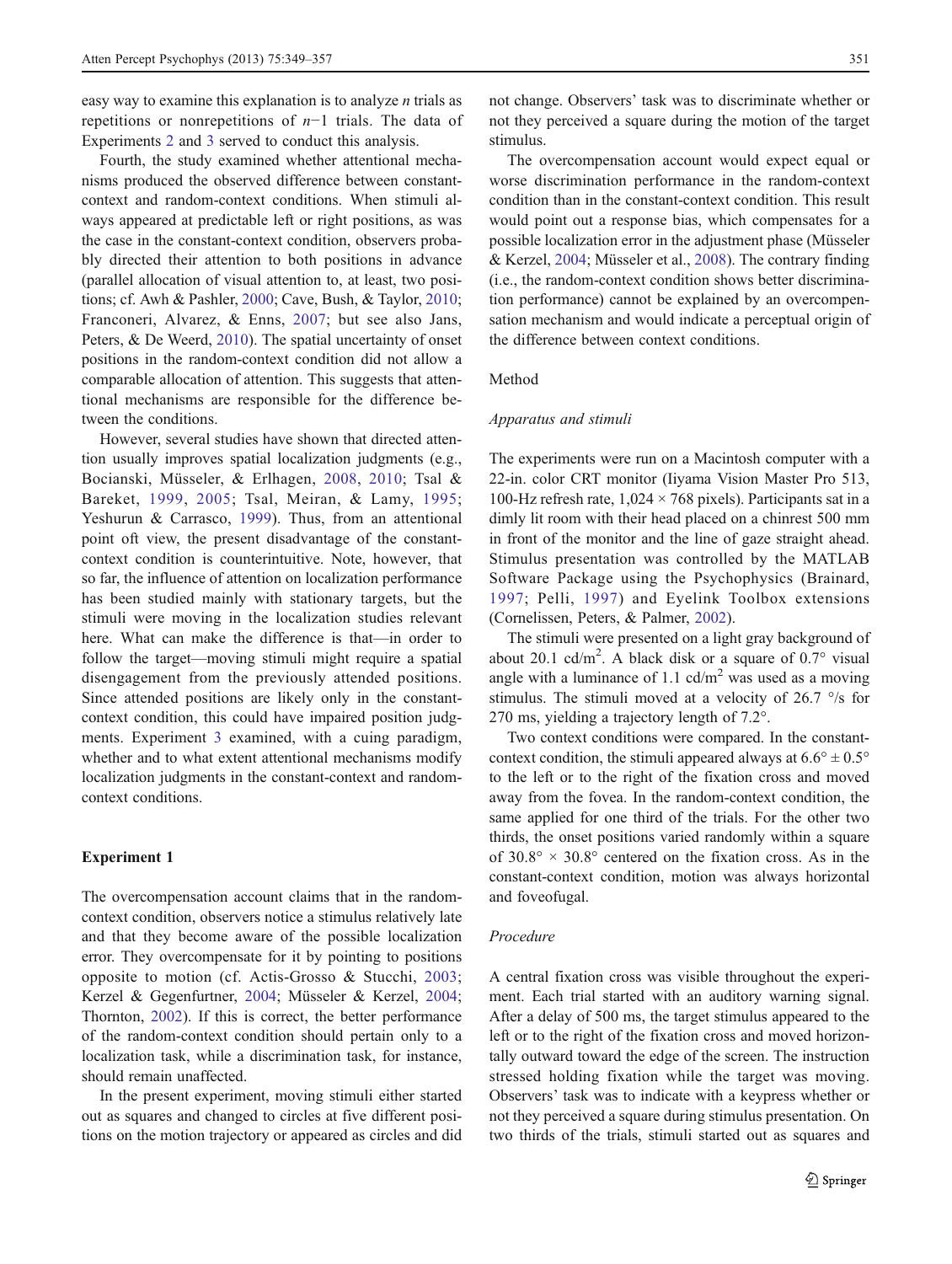<span id="page-3-0"></span>changed to disks after the presentation of the 1st (i.e., after 10 ms), 3rd (30 ms), 5th (50 ms), 7th (70 ms), or 14th (140 ms) frame. On one third of the trials, a disk appeared from the beginning.

The number of trials was kept constant across the constant-context and random-context conditions. All participants worked through 2,160 trials split into four experimental blocks of 540 trials performed on two consecutive days at approximately the same time of day. Each 540-trial block lasted about 50 min, and participants were asked to pause for at least 15 min between blocks. Overall, the experiment lasted about 4 h, including the eye calibration and recalibration procedures, training sessions, and additional short breaks after every 45 trials.

#### Design

The constant-context and random-context conditions were presented in consecutive blocks to each participant, with the order of blocks counterbalanced between observers. With presentation time of squares (0, 10, 30, 50, 70, and 140 ms) as a factor, the experiment had a  $2 \times 6$  design with repeated measurement on both factors.

# Control of eye fixation

In the present and subsequent experiments, the horizontal position of the left eye was monitored with a head-mounted eye-tracking device (Eyelink II, SR Research). If a saccade greater than 1.5° was detected during the presentation of the stimuli, observers received a written feedback about not having preserved fixation, and the data for the corresponding trial were excluded from analysis. In the present experiment, the mean exclusion rate was 8.4 % in the constant-context condition and 7.8 % in the random-context condition.

# Participants

Fifteen individuals (13 of them female) between 19 and 26 years of age ( $M = 21.8$  years) received course credit for participating in the experiment. All participants in the present and subsequent experiments reported normal or corrected-to-normal vision.

#### Results and discussion



Fig. 2 Mean error rates and between-participants standard errors for constant-context and random-context conditions as a function of presentation time of squares (Experiment [1](#page-2-0))

Results showed that the mean error rate was higher in the constant-context condition than in the random-context condition, especially when the squares were presented only for 10, 30, and 50 ms (mean error rates of .81, .48, and .25 vs. .72, .36, and .16). Accordingly, a  $2 \times 6$  analysis of variance (ANOVA) showed a significant main effect of context condition,  $F(1, 14) = 9.92, p < .01, \eta_p^2 = .42$ , a significant main effect of presentation time of the squares,  $F(2.18, 30.53)$  = 87.46,  $p < .001$ ,  $\eta_p^2 = .86$ , and a significant two-way interaction,  $F(2.26, 31.57) = 4.28, p < .05, \eta_p^2 = .23$ (degrees-of-freedom corrections with regard to Greenhouse & Geisser, [1959\)](#page-8-0). The differences between constant-context and random-context conditions were significant for the presentation times of the squares of 10 ms,  $t(14) = 2.12$ ,  $p < .052$ , 30 ms,  $t(14) = 3.36$ ,  $p < .01$ , and 50 ms,  $t(14) = 3.20$ ,  $p < .01$ (always two-tailed).

The findings clearly demonstrated that with short presentation times of the squares, discrimination performance was far better in the random-context condition than in the constant-context condition. Thus, the difference between both conditions was visible not only in a localization task, but also in a discrimination task. Obviously, observers can localize and discriminate stimuli better when presented in random-context conditions. As a consequence, an overcompensation mechanism, as has been assumed to explain the difference between conditions with a localization task, is not very likely.

# Experiment 2

The present experiment examined whether the mislocalization originated from motion-based predictions, which develop mainly in the constant-context condition. To examine this idea, in the constant-context condition, localization judgments were again gathered with moving stimuli and predictable starting positions presented at 6.6° to the left or to the right of fixation. Since this condition was ideal for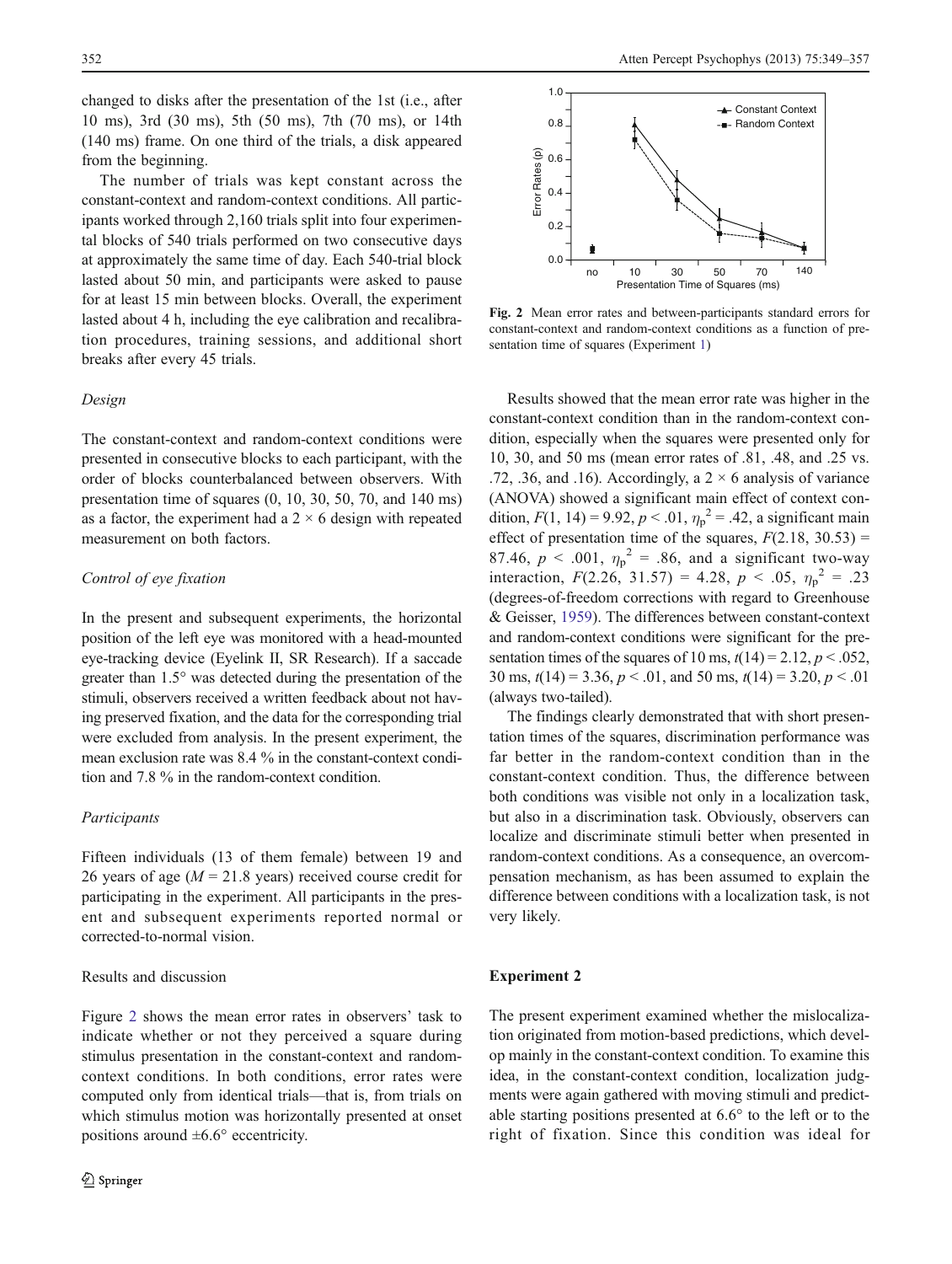predictions of the motion trajectory, we expected considerable localization errors in motion direction. In contrast, in the random-context condition, trials with moving stimuli were interspersed within the majority of trials with static stimuli, which also appeared at 6.6° eccentricity. Note that spatial predictability was high in both conditions; here, the term *random context* now refers to the mixed presentation of static and dynamic stimuli. In this condition, observers should not form—or at least form fewer – expectations about stimulus motions. Consequently, the predictive account would lead one to expect reduced localization errors for moving stimuli in this condition.

## Method

# Stimuli, design, and procedure

The stimuli, design, and procedure were the same as in Experiment [1,](#page-2-0) except for the following changes. Stimulus presentation occurred only in the spatial configuration of the constant-context condition of Experiment [1](#page-2-0); that is, stimulus onset positions were always at  $6.6^{\circ} \pm 0.5^{\circ}$  to the left or right of fixation. In the constant-context condition, only moving disks were shown, while in the random-context condition, moving disks appeared on only one third of all trials. For the remaining two thirds of the trials, static disks were presented for one frame (10 ms). Thus, in the random-context condition, moving stimuli were only interspersed within the presentations of static stimuli.

An auditory signal was presented 1 s after stimulus presentation, and a cursor appeared at the central position of the screen. The observers' task was to adjust the cursor with the mouse to the position where they had first perceived the moving or the static disk. The adjustment cursor was a replica of the target disk and was visible only during the adjustment phase. While moving the cursor to the perceived starting position, observers were allowed to move their eyes freely. Adjustment was finally confirmed with a mouse click, which initiated the next trial after a 1-s delay.

All participants worked through 120 trials split into experimental blocks of 12 trials. Overall, the experiment lasted about half an hour, including the eye calibration procedure, training session, and additional short breaks between blocks.

In the present experiment, the mean exclusion rate of trials with eye movement errors was 7.4 % in the constantcontext condition and 12.9 % in the random-context condition.

#### Participants

Twelve fresh individuals (10 of them female), between 20 and 24 years of age ( $M = 22.4$  years), were paid to participate in Experiment [2.](#page-3-0)

Results and discussion

Mean differences between the adjusted and the true onset positions were calculated for each observer and condition. Positive values indicate mislocalizations in the direction of motion, whereas negative values indicate mislocalizations opposite to the motion direction. For static stimuli, negative values indicate that target positions were perceived as being closer to the fixation point than they actually were.

Figure 3 shows essential mislocalization in the direction of motion (i.e., the Fröhlich effect) in the constant-context condition (only moving stimuli;  $M = 1.40^{\circ}$ ),  $t(11) = 3.90, p < .01$ , and random-context condition (interspersed moving stimuli;  $M = 1.32^{\circ}$ ),  $t(11) = 2.80, p < .05$ . However, contrary to the assumptions of the adaptation account, the difference between the two conditions was far from significance,  $t(11) = 0.31$ , n.s. This result suggested that predictions of future targets' positions on trajectories are not likely to explain the pronounced mislocalization in the constant-context condition but, obviously, predictions of onset positions are.

As a further finding of the experiment, static stimuli were perceived as being considerably closer to the fixation point than they actually were  $(M = -0.95^{\circ})$ ,  $t(11) = 5.56$ ,  $p < .001$ . This result replicated previous findings (e.g., Stork, Müsseler, & van der Heijden, [2010](#page-8-0); van der Heijden, van der Geest, de Leeuw, Krikke, & Müsseler, [1999;](#page-8-0) Wright, Morris, & Krekelberg, [2011\)](#page-8-0) and indicated that the amount of the Fröhlich effect is rather underestimated than overestimated.

The trials in the constant-context condition served also to examine whether the location of stimulus presentations on the preceding n−1 trials exerted an influence on the mislocalization. Either stimulus presentations between trials were made at the same location (left or right side of fixation), or the location changed (from left to right or right to left side of fixation). Mislocalizations were 1.37° when the presentation location between trials did not change and 1.45° when the



Fig. 3 Mean mislocalizations and between-participants standard errors for the first position of moving stimuli (left bars) and for the position of static stimuli (right bar). Positive values indicate errors in the direction of motion. For static stimuli, negative values indicate perceived target positions closer to the fixation point than the target actually was (Experiment [2\)](#page-3-0)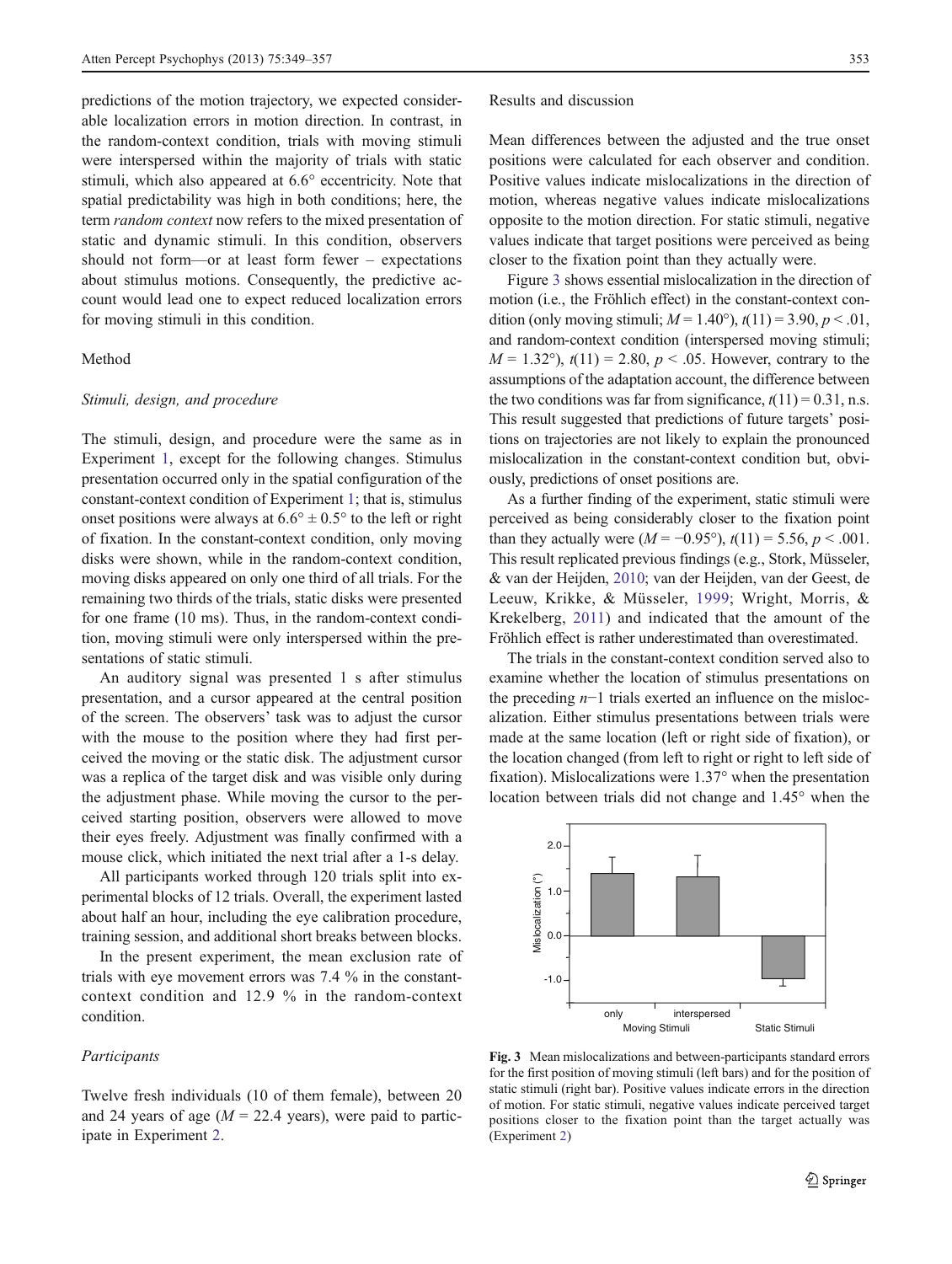<span id="page-5-0"></span>presentation location changed. The difference was also far from significance,  $t(11) = 0.61$ , n.s. Thus, the location of stimulus presentations on the preceding n−1 trials did not affect the mislocalization, but the analysis was repeated in Experiment 3 to confirm the result.

# Experiment 3

It is plausible to assume that observers directed their attention to the two onset positions in the constant-context conditions. As was mentioned in the [Introduction](#page-0-0), however, the present disadvantage for localization performance in the constant-context condition is counterintuitive from an attentional point oft view. The assumption that must be added is that—contrary to stationary stimuli—moving stimuli might require a spatial disengagement from the attended positions, which could impair position judgments in the constantcontext condition. If this is correct, presenting an exogenous cue should elicit a similar mechanism, which could also impair localization judgments in random-context conditions. This was examined in the present experiment. For one group of participants, the moving stimuli in both constant and random contexts were preceded by a local visual cue, while another group of participants saw moving stimuli without a cue in both conditions.

Müsseler and Aschersleben [\(1998](#page-8-0), Experiment 4) already conducted an experiment with constant-context conditions in which they presented a cue above and below the location where the horizontally moving stimulus appeared. The result was that the cue decreased the Fröhlich effect by only 0.4°, which suggested that the cue improved the processing of the moving stimulus (see also Ansorge et al., [2010](#page-7-0)). However, the Fröhlich effect was far from vanishing alltogether. Thus, even when a cue improved the processing of the moving stimulus, the critical question in the present experiment was whether the localization error would increase with presentation of the cue in the random-context conditions.

Method

#### Stimuli and procedure

The stimuli and procedure were the same as in Experiment [1](#page-2-0), except for the following changes. In the constant-context and random-context conditions, only moving disks were presented. Moving stimuli were presented with or without a visual cue. Presentation duration of the cue was 150 ms, and cues consisted of thin vertical lines with a width of 0.13° and a length of 0.7°, which were presented 0.8° above and below the location where the horizontally moving target appeared. Moving stimulus presentation started 130 ms after

cue offset; thus, the stimulus onset asynchrony (SOA) between the cue and moving stimulus was 280 ms.

In the present experiment, the mean exclusion rate of trials with eye movement errors was 5.4 % in the constantcontext condition and 5.3 % in the random-context condition.

#### Participants and design

Sixteen students (15 of them female), between 19 and 23 years of age ( $M = 20.3$  years) were paid to participate in the experiment. They were randomly assigned to two groups. For one group of participants, the moving stimuli in both the constant-context and random-context conditions were preceded by the presentation of the visual cue, while the other group of participants saw moving stimuli without a cue in both conditions. Thus, the experiment was based on a 2 (groups with vs. without cue presentation)  $\times$  2 (constantcontext vs. random-context condition) mixed design.

# Results and discussion

The results are shown in Fig. 4. When no cue was presented, mean localization errors were 1.66° in the constant-context condition and 0.06° in the random-context condition. This result replicated successfully the difference between constant-context and random-context conditions in previous studies (Müsseler & Kerzel, [2004;](#page-8-0) Müsseler et al., [2008\)](#page-8-0). However, when a cue was presented, mean localization errors were 1.66° in the constant-context condition and, as was expected, equally high at 1.67° in the random-context condition.

A  $2 \times 2$  ANOVA confirmed the pattern of results statistically. The interaction was significant,  $F(1, 14) = 6.61$ ,  $p <$ .05,  $\eta_p^2 = .32$ ,. Additionally, a main effect of context condition was observed,  $F(1, 14) = 6.47$ ,  $p < .05$ ,  $\eta_p^2 = .32$ , whereas the main effect of cuing was not significant. Thus, the unexpected finding of the present experiment was



Fig. 4 Mean mislocalizations and between-participants standard errors for the first position of moving stimuli. Positive values indicate errors in the direction of motion (Experiment 3)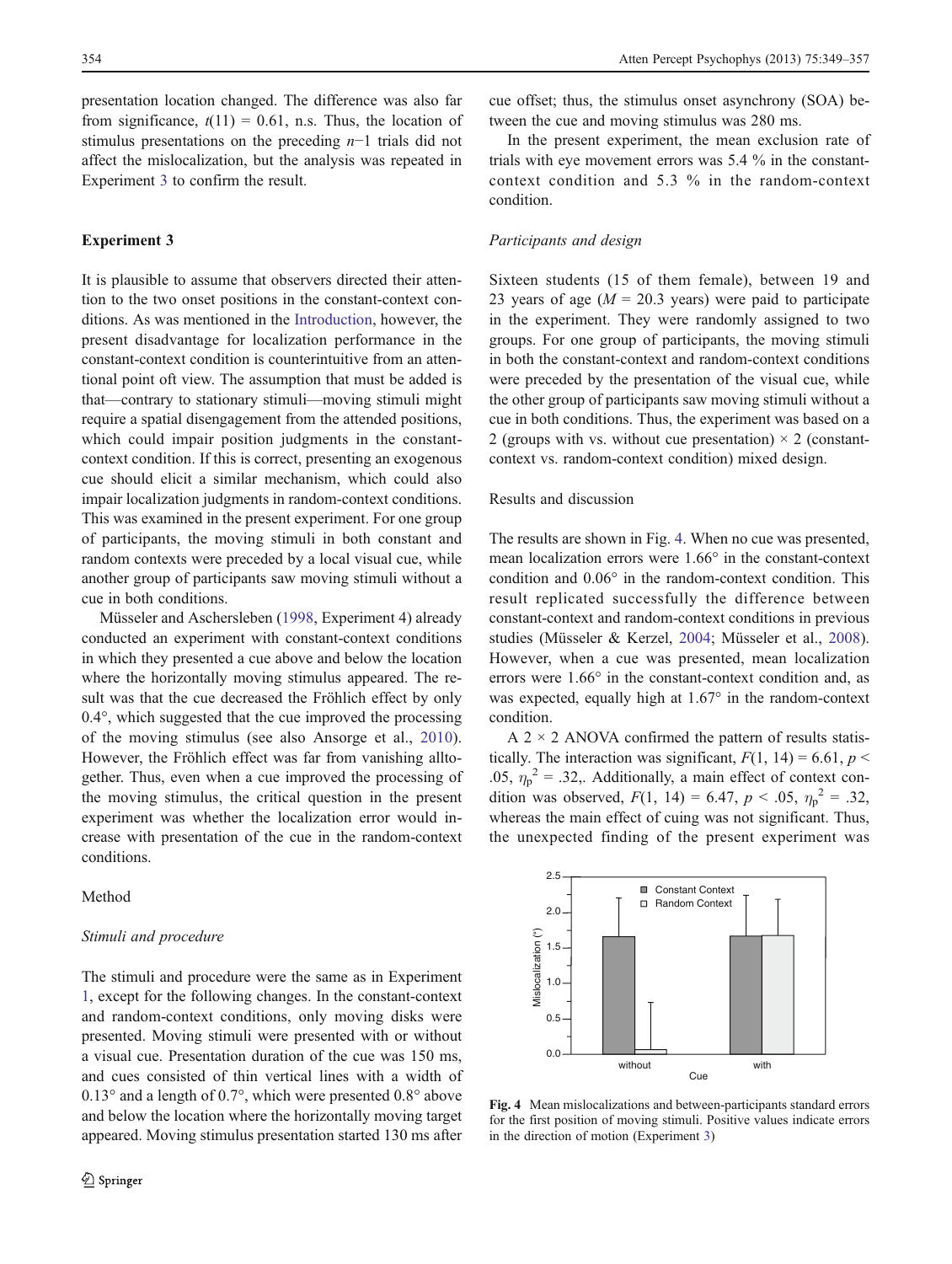somewhat contrary to what was observed in the study of Müsseler and Aschersleben [\(1998](#page-8-0), Experiment 4; see also Whitney & Cavanagh, [2000\)](#page-8-0); localization errors were not generally reduced in the with-cue conditions. It may be that the present between-participants design was not appropiate to evoke the observed small reduction of the Fröhlich effect. Another possibility is that processing was affected by the different SOAs between the cue and moving stimulus. The SOA was 125 ms in the study of Müsseler and Aschersleben, while it was 280 ms in the present experiment. For the 125-ms SOA, excitation at the cued location might dominate processing, whereas for the 280-ms SOA, inhibitory processes might come into play (cf. inhibition of return; Lupiàñez, [2010](#page-8-0); Posner & Cohen, [1984](#page-8-0)).

Irrespective of that, the main result of the present experiment is that the localization error increased in the randomcontext conditions when a cue was presented. Moreover, the presentation of the cue in the random-context conditions elicited an error that is comparable in size to the localization error in the constant-context conditions. This is clear evidence that attentional factors contribute to the localization error observed in constant-context conditions.

Again, the trials in the constant-context condition served to examine whether the localization error varied with the location of stimulus presentations on the preceding  $n-1$ trials. Localization errors were 1.58° when the presentation location between trials did not change and 1.69° when the presentation location changed. The difference was again far from significance,  $t(7) = 0.60$ , n.s. Thus, we can conclude that the essential localization error in the constant-context conditions did not result from the repetition of stimulus presentations at the same location.

# General discussion

The present study was concerned with the question of how trial context accounts for the perceived mislocalizations of the onset position of a moving stimulus. Three of four possible explanations proved to be not very likely. First, the overcompensation account claims that in the randomcontext condition, observers notice the target relatively late and, to avoid a localization error, overcompensate for it by pointing to positions opposite to motion. However, Experiment [1](#page-2-0) demonstrated that the better localization performance in random-context conditions came along with a better discrimination performance, which is evidence against the notion that observers notice the target relatively late in random-context conditions. Second, since trial repetitions were much more frequent in the constant-context than in the random-context conditions, the increased localization errors in the constant-context conditions could have resulted from an inhibition mechanism for the area where

the target had been presented on the preceding trial. To examine this suggestion, we analyzed  $n$  trials as repetitions or nonrepetitions of n−1 trials. However, the analysis of the data of Experiments [2](#page-3-0) and [3](#page-5-0) revealed no evidence for this suggestion. Third, Experiment [2](#page-3-0) revealed that the constantcontext condition showed mislocalizations comparable to those in a condition in which trials with moving stimuli were interspersed within the majority of trials with static stimulus presentations. This result suggested that motionbased predictions within the target's trajectory were not likely to explain the essential mislocalizations in the constant-context condition but, obviously, the predictions of onset positions were.

What remained is the main finding of Experiment [3:](#page-5-0) When a cue preceded motion onset, the localization error in the random-context condition increased in size relative to the localization error in the constant-context condition. The function of a visual cue is usually seen as directing attention to a position in order to improve the processing of a subsequently presented target. Since, in the constant-context conditions, observers had also probably allocated their attention to the positions where the target would appear, the approximation in localization performances in the constant-context condition and random-context condition with cue presentation comes as no surprise. What is suprising is that localization performance was worse with allocated attention. Before this issue is discussed, what is to be said about Experiments [1](#page-2-0) and [2](#page-3-0) when the attentional position is taken up?

In Experiment [1](#page-2-0), feature discrimination was worse in the constant-context conditions, although it was equally likely that observers would allocate their attention to the left and right positions at which the targets were presented. Worse discrimination performance (Experiment [1](#page-2-0)) went hand in hand with worse localization performance (Experiment [3\)](#page-5-0). Thus, the results of Experiments [1](#page-2-0) and [3](#page-5-0) are consistent with each other. In Experiment [2,](#page-3-0) localization performance proved to be independent of whether only moving stimuli were presented or trials with moving stimuli were interspersed within the majority of trials with static stimuli. Since, in both conditions, stimuli were presented only to the left and right of fixation, spatial allocation of attention was likely comparable. As a consequence, the processing of only moving stimuli or interspersed moving stimuli should be affected by comparable attentional mechanisms, and this is what the results showed. The main difference between Experiments [2](#page-3-0) and [3](#page-5-0) seems to be that in Experiment [2](#page-3-0), topdown attentional mechanisms took effect, while in Experiment [3,](#page-5-0) attentional allocation was aroused by bottom-up mechanisms.

At present, we can only speculate about what the attentional mechanism looks like that causes bad performance with moving stimuli. In the following, we will show that only one additional assumption in a dynamic field model,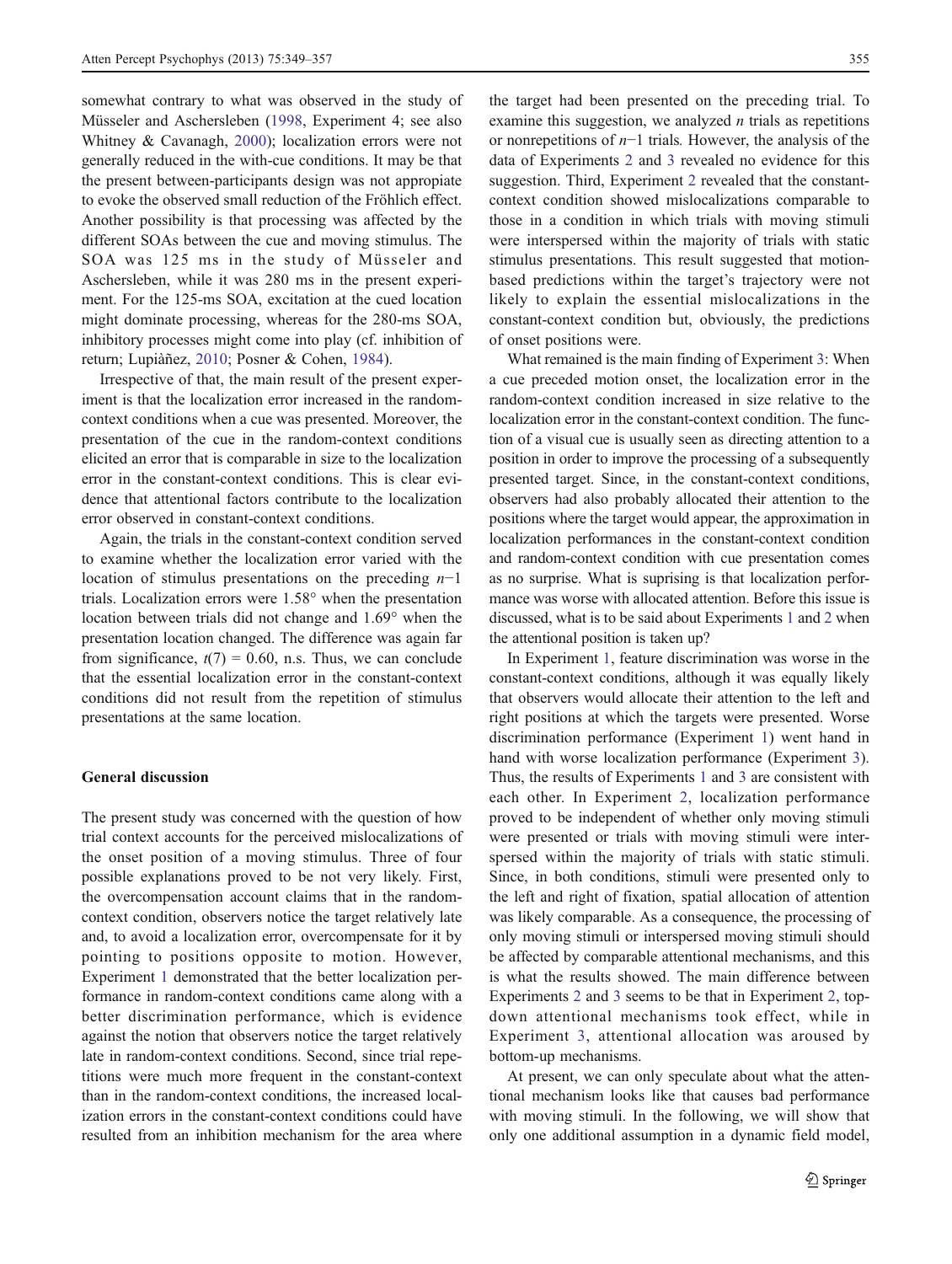<span id="page-7-0"></span>which already takes into account the positive effects of attention on localization performance with static stimuli, is needed (cf. Bocianski et al., 2008, 2010). The model, originally developed to investigate interaction effects observed in neural populations of the cat primary visual cortex (Jancke et al., [1999](#page-8-0)) and then successfully applied to perceptual mislocalizations with moving stimuli (for an overview, see Jancke & Erlhagen, [2010\)](#page-8-0), assumes a network of excitatory and inhibitory activities that are tuned to positions in visual space. In accordance with the center-to-surround organization of receptive fields, activities integrate information over a large area. Therefore, in response to an afferent input, a spatial spread of activation is assumed that interacts with new incoming information and, thus, modifies suprathreshold activity. Similarly, it has been suggested that spreading subthreshold activation may constitute a neural correlate of a cue-induced attentional mechanism that alters the processing of spatial information (Kirschfeld & Kammer, [1999;](#page-8-0) Steinman, Steinman, & Lehmkuhle, [1995](#page-8-0)). Clearly, this suggestion assumes a stimulus-driven distortion of spatial information.

In a recent study, the dynamic field model was further extended by integrating a top-down directed mechanism (Bocianski et al., 2010). It was assumed that the blockwise presentation of a target at fixed positions (e.g., at 6° to the left and right of fixation, as in the present experiments) modulates the attentional baseline by arousing a peak at attended locations and by suppressing all other locations (for neural evidence of top-down modulation of the attentional baseline activity, see, e.g., Bestmann, Ruff, Blakemore, Driver, & Thilo, 2007; Smith, Singh, & Greenlee, [2000](#page-8-0)). If a static target is presented in the attended area, this leads to an improvement of localization precision (cf. Bocianski et al., 2010; Tsal & Bareket, 1999, [2005;](#page-8-0) Tsal et al., [1995](#page-8-0); Yeshurun & Carrasco, [1999](#page-8-0)). However, when a fast moving target is presented in the attended area, the only assumption to add is that the target might have left the region of the attentional peak already before a suprathreshold activity was reached. Moreover, the new incoming information of the target may interact within the suppressed area, which could additionally impair localization performance. In a sense, the postulated mechanism is similar in accounts of the effects of spatial disengagement from previously attended positions. Certainly, this idea needs further experimentation.

Note that the ideas presented here cannot account for the onset repulsion effect, according to which the targets' onset is consistently mislocalized opposite to motion (Thornton, [2002\)](#page-8-0). In recent experiments, Hubbard and Ruppel [\(2011\)](#page-8-0) examined, with implied motions, the effects of cuing on the onset repulsion effect. They found that mislocalization was diminished and or even vanished with the presentation of a cue. However, in this study, implied motion was induced by

presenting stimuli at five positions, with interstimulus intervals of 250 ms each, resulting in an overall presentation time of 2,500 ms. Motion in the present study was much faster, with an overall presentation time of only 270 ms. This let us assume that the onset repulsion effect reflects a higher cognitive process in which the dynamics of the external environment are incorporated into the dynamics of cognitive representations.

Author Note We wish to thank Laura Makowski for carrying out the experiments and Elena Carbone and an anonymous reviewer for their helpful comments and suggestions on a previous version of the manuscript. This research was supported by a grant from the Deutsche Forschungsgemeinschaft to the first author (DFG MU 1298/6). Correspondence concerning this article should be addressed to Jochen Müsseler at the Department of Work and Cognitive Psychology, RWTH Aachen University, Jägerstr. 17-19, 52066 Aachen, Germany. Email: muesseler@psych.rwth-aachen.de

Open Access This article is distributed under the terms of the Creative Commons Attribution License which permits any use, distribution, and reproduction in any medium, provided the original author (s) and the source are credited.

#### References

- Actis-Grosso, R., & Stucchi, N. (2003). Shifting the start: Backward mislocation of the initial position of a motion. Journal of Experimental Psychology. Human Perception and Performance, 29(3), 675–691.
- Ansorge, U., Carbone, E., Becker, S. I., & Turatto, M. (2010). Attentional capture by motion onset is spatially imprecise. European Journal of Cognitive Psychology, 22, 62–105.
- Awh, E., & Pashler, H. (2000). Evidence for split attentional foci. Journal of Experimental Psychology. Human Perception and Performance, 26, 834–846.
- Bestmann, S., Ruff, C. C., Blakemore, C., Driver, J., & Thilo, K. V. (2007). Spatial attention changes excitability of human visual cortex to direct stimulation. Current Biology, 17, 134–139.
- Bocianski, D., Müsseler, J., & Erlhagen, W. (2008). Relative mislocalization of successively presented stimuli. Vision Research, 48, 2204–2212.
- Bocianski, D., Müsseler, J., & Erlhagen, W. (2010). Effects of attention on a relative mislocalization with successively presented stimuli. Vision Research, 50, 1793–1802.
- Brainard, D. H. (1997). The Psychophysics Toolbox. Spatial Vision, 10, 433–436.
- Brouwer, A. M., Brenner, E., & Smeets, J. B. J. (2002). Perception of acceleration with short presentation times: Can acceleration be used in interception? Perception & Psychophysics, 64, 1160–1168.
- Cave, K. R., Bush, W. S., & Taylor, T. G. G. (2010). Split attention as part of a flexible attentional system for complex scenes: Comment on Jans, Peters, and De Weerd (2010). Psychological Review, 117, 685–696.
- Cornelissen, F. W., Peters, E., & Palmer, J. (2002). The Eyelink Toolbox: Eye tracking with MATLAB and the Psychophysics Toolbox. Behavior Research Methods, Instruments, & Computers, 34, 613–617.
- Franconeri, S. L., Alvarez, G. A., & Enns, J. T. (2007). How many locations can you select? Journal of Experimental Psychology. Human Perception and Performance, 33, 1003–1012.